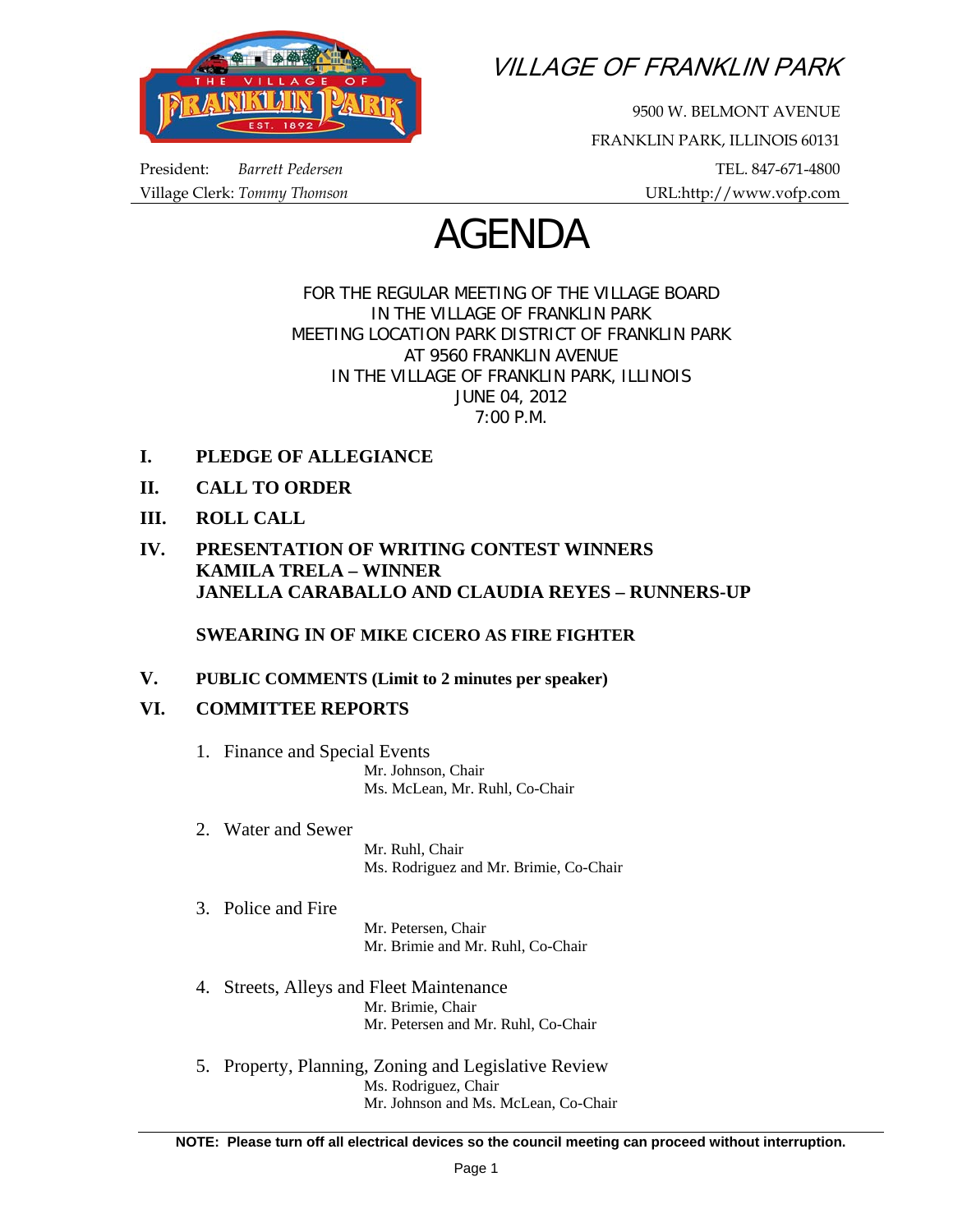6. Health, Human Resources, Green Technology and Education Ms. McLean, Chair Mr. Johnson and Mr. Petersen, Co-Chair

#### **VII. ADDITIONAL COMMENTS FROM THE STAFF**

### **VIII. CONSENT AGENDA**

(Items on the Consent Agenda will be enacted/approved by one motion. There will be no separate discussion on these items unless so requested by a member of the Village Board, in which case that item will be removed from the Consent Agenda and considered in the normal sequence of the Agenda.)

- 1. APPROVAL OF THE MINUTES FROM:
	- (a) REGULAR MEETING OF THE PRESIDENT AND BOARD OF TRUSTEES HELD ON MONDAY, MAY 21, 2012
	- (b) SPECIAL COMMITTEE OF THE WHOLE MEETING MONDAY, MAY 29, 2012
- 2. APPROVAL OF EXPENDITURES IN THE AMOUNT OF \$1,480,836.86
- 3. RESOLUTION NO. 1213 R A RESOLUTION SUPPORTING A CLASS 6B REAL ESTATE TAX ASSESSMENT APPLICATION BY VOLART, LLC AND AN INDUSTRIAL FACILITY LOCATED AT 10101-10113 WEST PACIFIC AVENUE, VILLAGE OF FRANKLIN PARK, COOK COUNTY, ILLINOIS
- 4. RESOLUTION NO. 1213 R SUPPLEMENTAL #1 RESOLUTION FOR IMPROVEMENT BY MUNICIPALITY UNDER THE ILLINOIS HIGHWAY CODE (REEVES COURT AND PEARL STREET)
- 5. ORDINANCE NO. 1213 VC AN ORDINANCE AMENDING CHAPTER FIVE OF TITLE FIVE OF THE VILLAGE CODE OF THE VILLAGE OF FRANKLIN PARK, COOK COUNTY, ILLINOIS (VIDEO GAMING TERMINALS)
- 6. ORDINANCE NO. 1213 VC AN ORDINANCE AMENDING CHAPTER SIX OF TITLE SIX OF THE VILLAGE CODE OF THE VILLAGE OF FRANKLIN PARK COOK COUNTY, ILLINOIS (HANDICAPPED RESERVED PARKING SPACE FOR 3214 LOUIS STREET)
- 7. ORDINANCE NO. 1213 G AN ORDINANCE OF THE VILLAGE OF FRANKLIN PARK, COOK COUNTY, ILLINOIS AMENDING ORDINANCE NUMBER 1112 G 49 (SALARY SCHEDULES)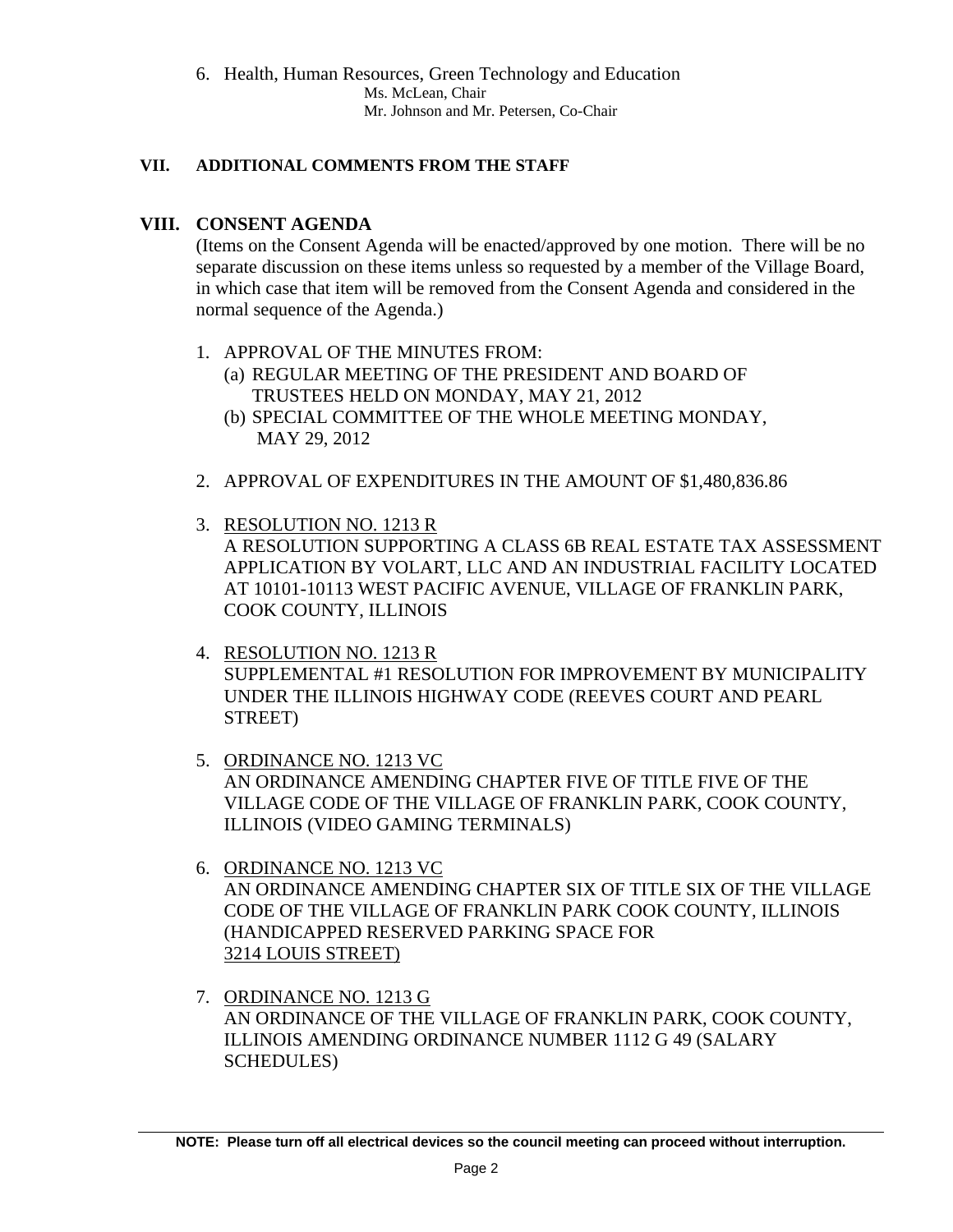8. ORDINANCE NO. 1213 G

AN ORDINANCE APPROVING AN AGREEMENT BY AND BETWEEN BROADCAST MUSIC, INCORPORATED AND THE VILLAGE OF FRANKLIN PARK, COOK COUNTY, ILLINOIS

9. ORDINANCE NO. 1213 G

AN ORDINANCE APPROVING A PROFESSIONAL SERVICES AGREEMENT BY AND BETWEEN JOHN SCHNEIDER AND THE VILLAGE OF FRANKLIN PARK, COOK COUNTY, ILLINOIS

10. ORDINANCE NO. 1213 G

AN ORDINANCE APPROVING AN INTERGOVERNMENTAL AGREEMENT BY AND BETWEEN THE VILLAGE OF RIVER GROVE, COOK COUNTY, ILLINOIS AND THE VILLAGE OF FRANKLIN PARK, COOK COUNTY, ILLINOIS FOR THE ELM STREET IMPROVEMENTS PROJECTS

11. ORDINANCE NO. 1213 G

AN ORDINANCE AUTHORIZING AND APPROVING AMENDMENT NUMBER ONE (1) TO THE PRELIMINARY CONSTRUCTION ENGINEERING SERVICES AGREEMENT FOR MOTOR FUEL TAX FUNDS BY AND BETWEEN CLARK DIETZ, INCORPORATED AND THE VILLAGE OF FRANKLIN PARK, COOK COUNTY, ILLINOIS (REEVES COURT AND PEARL STREET PROJECT)

12. ORDINANCE NO. 1213 G

AN ORDINANCE AUTHORIZING AND APPROVING AMENDMENT NUMBER ONE (1) TO THE PROFESSIONAL SERVICES AGREEMENT FOR PEARL AND REEVES WATERMAIN REPLACEMENT DESIGN AND CONSTRUCTION BY AND BETWEEN CLARK DIETZ, INCORPORATED AND THE VILLAGE OF FRANKLIN PARK, COOK COUNTY, ILLINOIS

- 13. MOTION TO APPROVE VALLEY SECURITY COMPANY, 820 TOLLGATE ROAD, ELGIN, ILLINOS 60123, AS THE LOWEST RESPONSIBLE AND RESPONSIVE BIDDER FOR DETENTION EQUIPMENT FOR THE POLICE STATION FACILITY IN AN AMOUNT NOT TO EXCEED \$183,800.00, IN ACCORDANCE WITH AND PURSUANT TO THE ANALYSIS AND RECOMMENDATION OF THE VILLAGE'S CONSTRUCTION MANAGER, MTI CONSTRUCTION, LLC
- 14. MOTION TO APPROVE WAMPACH WOODWORK, 908 WEST LAKE STREET, MELROSE PARK, ILLINOIS 60160, AS THE LOWEST RESPONSIBLE AND RESPONSIVE BIDDER FOR MILLWORK FOR THE POLICE STATION FACILITY IN AN AMOUNT NOT TO EXCEED \$174,049.00 IN ACCORDANCE WITH AND PURSUANT TO THE ANALYSIS AND RECOMMENDATION OF THE VILLAGE'S CONSTRUCTION MANAGER, MTI CONSTRUCTION, LLC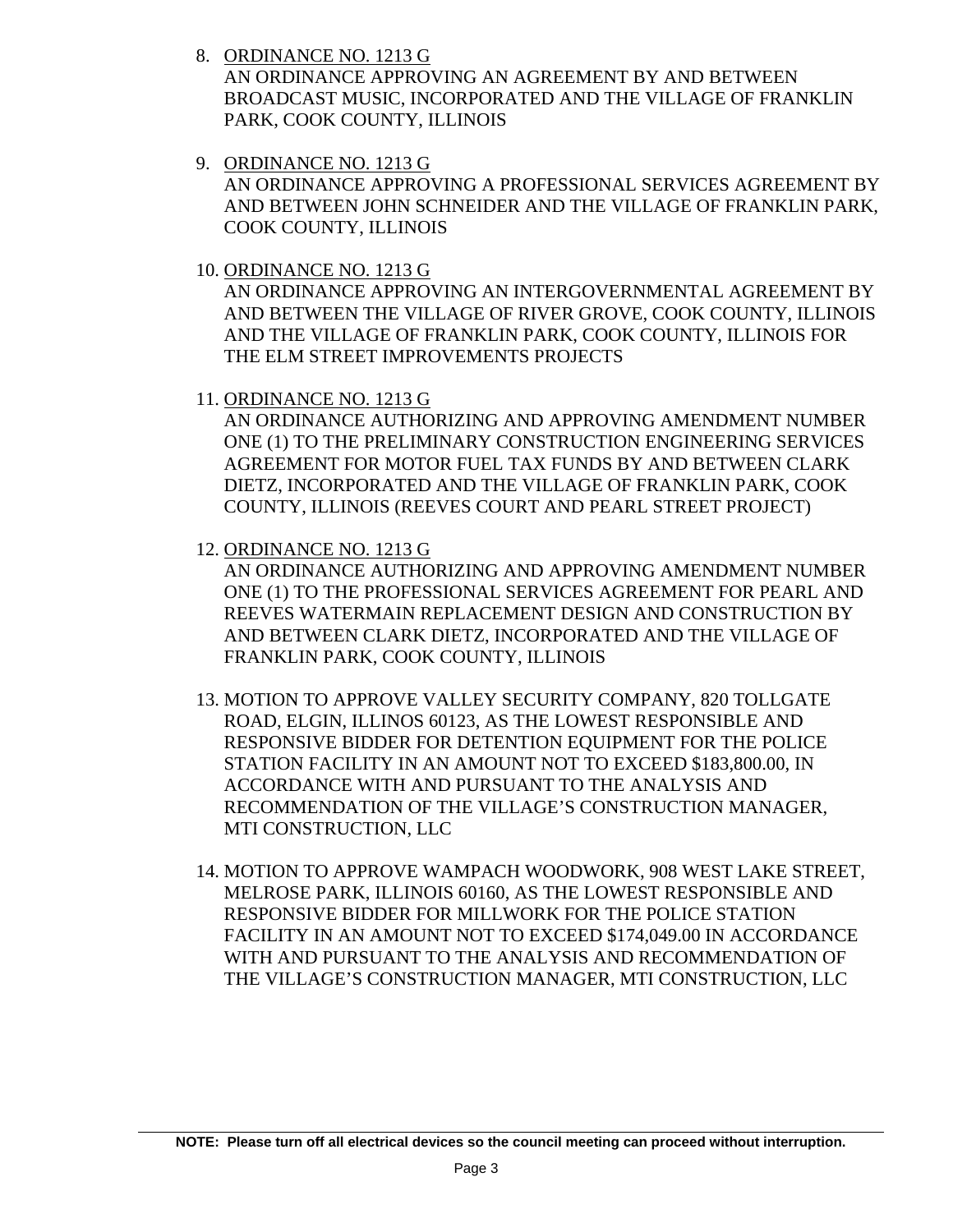- 15. MOTION TO APPROVE L.J. MORSE CONSTRUCTION COMPANY, 128 SOUTH BROADVIEW AVENUE, AURORA, ILLINOIS 60505, AS THE LOWEST RESPONSIBLE AND RESPONSIVE BIDDER FOR METAL STUDS, DRYWALL AND ACOUST CEILINGS FOR THE POLICE STATION FACILITY IN AN AMOUNT NOT TO EXCEED \$472,118.00, IN ACCORDANCE WITH AND PURSUANT TO THE ANALYSIS AND RECOMMENDATION OF THE VILLAGE'S CONSTRUCTION MANAGER, MTI CONSTRUCTION, LLC
- 16. MOTION TO APPROVE ALUMITAL CORPORATION, 99 SEEGERS AVENUE, ELK GROVE, ILLINOIS 60007, AS THE LOWEST RESPONSIBLE AND RESPONSIVE BIDDER FOR ALUMINUM GLASS AND GLAZING FOR THE POLICE STATION FACILITY IN AN AMOUNT NOT TO EXCEED \$234,900.00, IN ACCORDANCE WITH AND PURSUANT TO THE ANALYSIS AND RECOMMENDATION OF THE VILLAGE'S CONSTRUCTION MANAGER, MTI CONSTRUCTION, LLC
- 17. MOTION TO APPROVE FIRE CONTROL, INCORPORATION, 255 ALDERMAN AVENUE, WHEELING, ILLINOIS 60090, AS THE LOWEST RESPONSIBLE AND RESPONSIVE BIDDER FOR FIRE SPRINKLER SYSTEMS FOR THE POLICE STATION FACILITY IN AN AMOUNT NOT TO EXCEED \$148,710.00, IN ACCORDANCE WITH AND PURSUANT TO THE ANALYSIS AND RECOMMENDATION OF THE VILLAGE'S CONSTRUCTION MANAGER, MTI CONSTRUCTION, LLC
- 18. MOTION TO APPROVE SHERMAN MECHANICAL, INCORPORATED, 1075 ALEXANDER COURT, CARY, ILLINOIS 60013, AS THE LOWEST RESPONSIBLE AND RESPONSIVE BIDDER FOR BUILDING PLUMBING FOR THE POLICE STATION FACILITY IN AN AMOUNT NOT TO EXCEED \$527,900.00, IN ACCORDANCE WITH AND PURSUANT TO THE ANALYSIS AND RECOMMENDATION OF THE VILLAGE'S CONSTRUCTION MANAGER, MTI CONSTRUCTION, LLC
- 19. MOTION TO APPROVE KELLENBERGER ELECTRIC, INCORPORATED, 1540 FLEETWOOD DRIVE, ELGIN, ILLINOIS 60123, AS THE LOWEST RESPONSIBLE AND RESPONSIVE BIDDER FOR ELECTRICAL SYSTEMS FOR THE POLICE STATION FACILITY IN AN AMOUNT NOT TO EXCEED \$1,280,000.00, IN ACCORDANCE WITH AND PURSUANT TO THE ANALYSIS AND RECOMMENDATIONS OF THE VILLAGE'S CONSTRUCTION MANAGER, MTI CONSTRUCTION, LLC
- 20. MOTION TO APPROVE THE ACQUISITION OF FOUR ELECTRIC VEHICLE CHARGING STATIONS FROM CARBON DAY, LLC, 363 WEST ERIE, SUITE 400-W, CHICAGO, ILLINOIS 60654, IN AN AMOUNT NOT TO EXCEED \$16,846.00, PLUS SHIPPING , AND AUTHORIZE THE BUILDING COMMISSIONER TO UNDERTAKE SUCH NECESSARY ACTIONS TO OBTAIN GRANT REIMBURSEMENT FUNDS IN THE AMOUNT OF \$10,698.00 FOR SAID EQUIPMENT